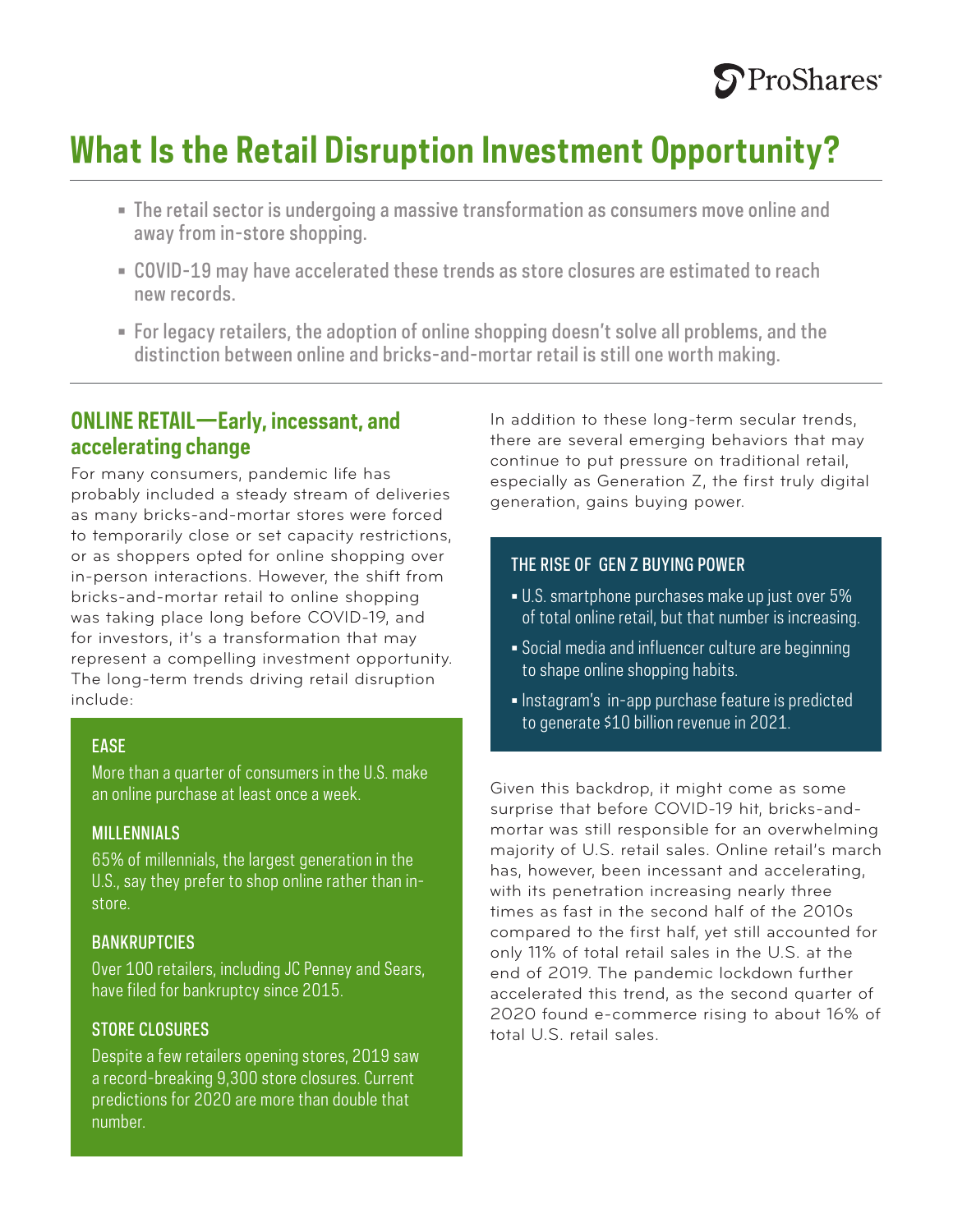#### E-COMMERCE AS PERCENTAGE OF TOTAL DOMESTIC SALES



## **STORE CLOSINGS AND BANKRUPTCIES—Adding pandemic fuel to the retail fire**

While online retail has grown, many malls have emptied and stores have closed, even during what—until recently—was a strong U.S. economy. The pandemic has, of course, intensified the rate, with recent predictions putting 2020's store closure rate at more than double that of 2019—which was already a record-breaking year.

**Store Closures** 2020: 25,000\* 2019: 9,300 2018: 5,844 \*expected

### **A permanent acceleration?**

It is tempting to chalk this up to a temporary impact of COVID-19, but there are signs that the pandemic is in fact accelerating an existing long-term trend and furthering opportunities for e-commerce growth. One glaring example: e-commerce food and beverage sales increased over 100% in the second quarter of 2020 from the first quarter, and more than 220% over the second quarter of last year. Groceries, specifically, are online retail's least-penetrated category, accounting for less than 3% of the category spend in 2019. Coresight Research forecasts an increase of 40% in online grocery sales in 2020, on top of 22% growth in 2019. And remember, grocery stores were considered essential businesses and open during the entire lockdown period.







Data represents filings from 1/1-8/6 for each year shown above.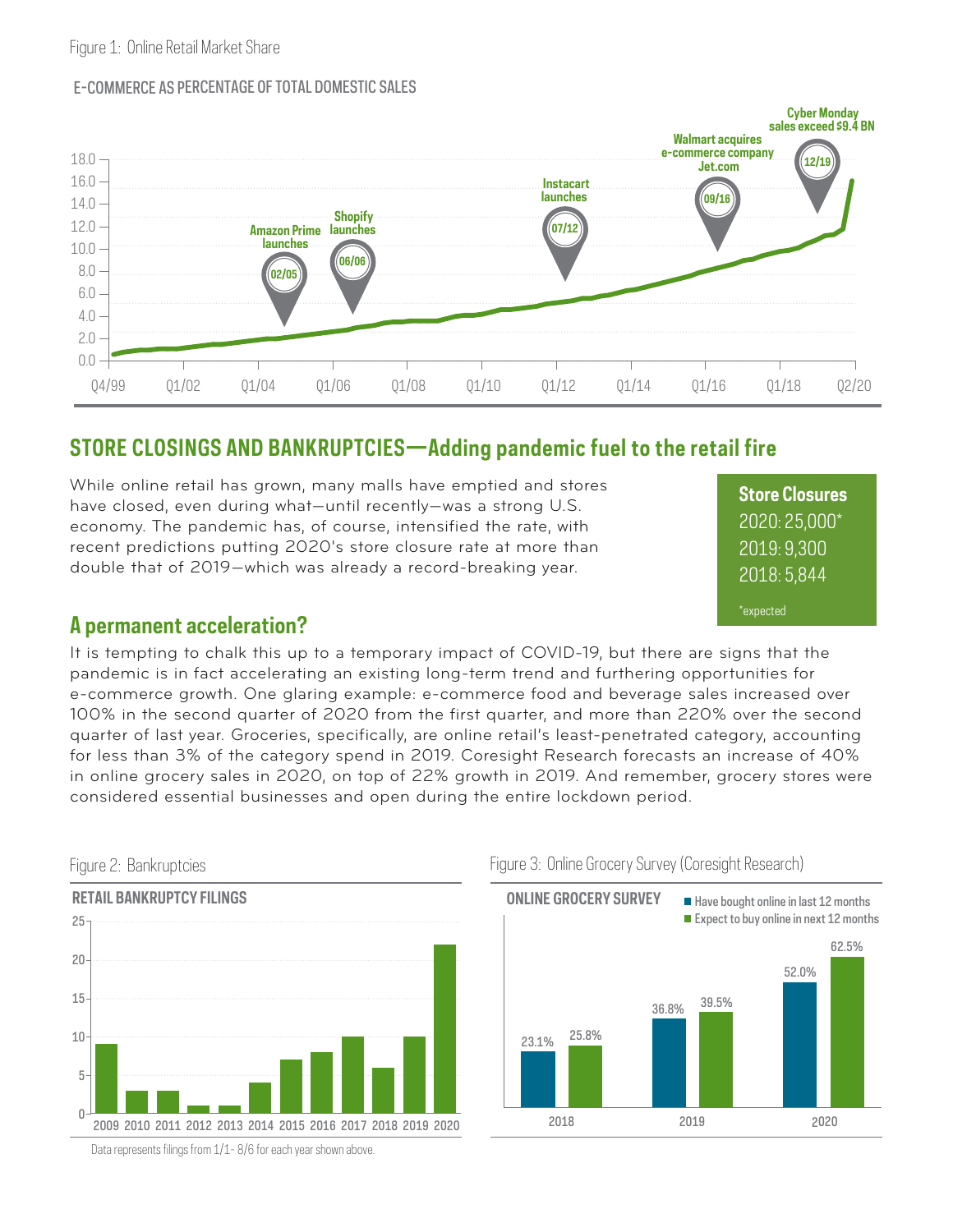New habits may very well stick around in a vaccinated post-pandemic world. Chewy, the rapidly growing pet e-commerce retailer, noted this in their Q2 earnings release…

"We believe the increased demand levels we are experiencing are here to stay and reflect an acceleration of e-commerce adoption that is not likely to return to pre-pandemic levels."

— Chewy, Inc.

Figure 4: ProShares Online Retail vs Solactive-Proshares Bricks and Mortar Index Performance



## **ONLINE VS. BRICKS-AND-MORTAR RETAIL— A distinction (still) worth making**

A look at the top-ten online retailers shows Walmart as a solid number two, and several other legacy bricks-and-mortar players such as Home Depot, Best Buy, Macy's, and Target make the list as well. Has the line been blurred to such an extent one can no longer isolate online and bricks-and-mortar retail for investment purposes? Let's start with the basics:

- The Solactive ProShares Bricks and Mortar Retail Store Index has over 40 constituents (as of 6/30/20).
- The index includes companies that receive at least 50% of their revenue from retail operations and 75% or more of their retail revenue from in-store sales, making them highly exposed to the shift to online retail.

The basics are clearly reflected in performance. The Solactive-ProShares Bricks and Mortar Retail Store Index has dramatically underperformed the ProShares Online Retail Index.

Even for those legacy bricks-and-mortar companies that are having some success in online retail and creating an "omni channel" model, the future may not be so bright. Over the last several years, as Walmart has successfully grown its online business to the coveted second-place position, its margins have declined.

Meanwhile, as Amazon continues to grow, its margins have expanded, serving as a reminder of the performance challenges facing even those bricks-and-mortar retailers who are having online success. Legacy cost structures, bloated footprints, and multiple distribution platforms all pose long-term profitability challenges. It's another key reason that, indeed, the distinction between online and bricks-and-mortar retail is still an investment distinction worth making.

Figure 5: Amazon vs Walmart Margins

| E-commerce sales in billions (estimated) |          |          |          |
|------------------------------------------|----------|----------|----------|
|                                          | 2017     | 2018     | 2019     |
| Amazon                                   | \$177.87 | \$232.89 | \$280.52 |
| <b>Walmart</b>                           | \$15.04  | \$20.95  | \$28.8   |

Sources: Amazon, Statista, Amazon Annual Reports, 2020. Walmart, TREFIS 2020.

#### **EBITDA MARGIN: AMAZON VS. WALMART**



EBITDA: Earnings before interest, taxes, depreciation and amortization.